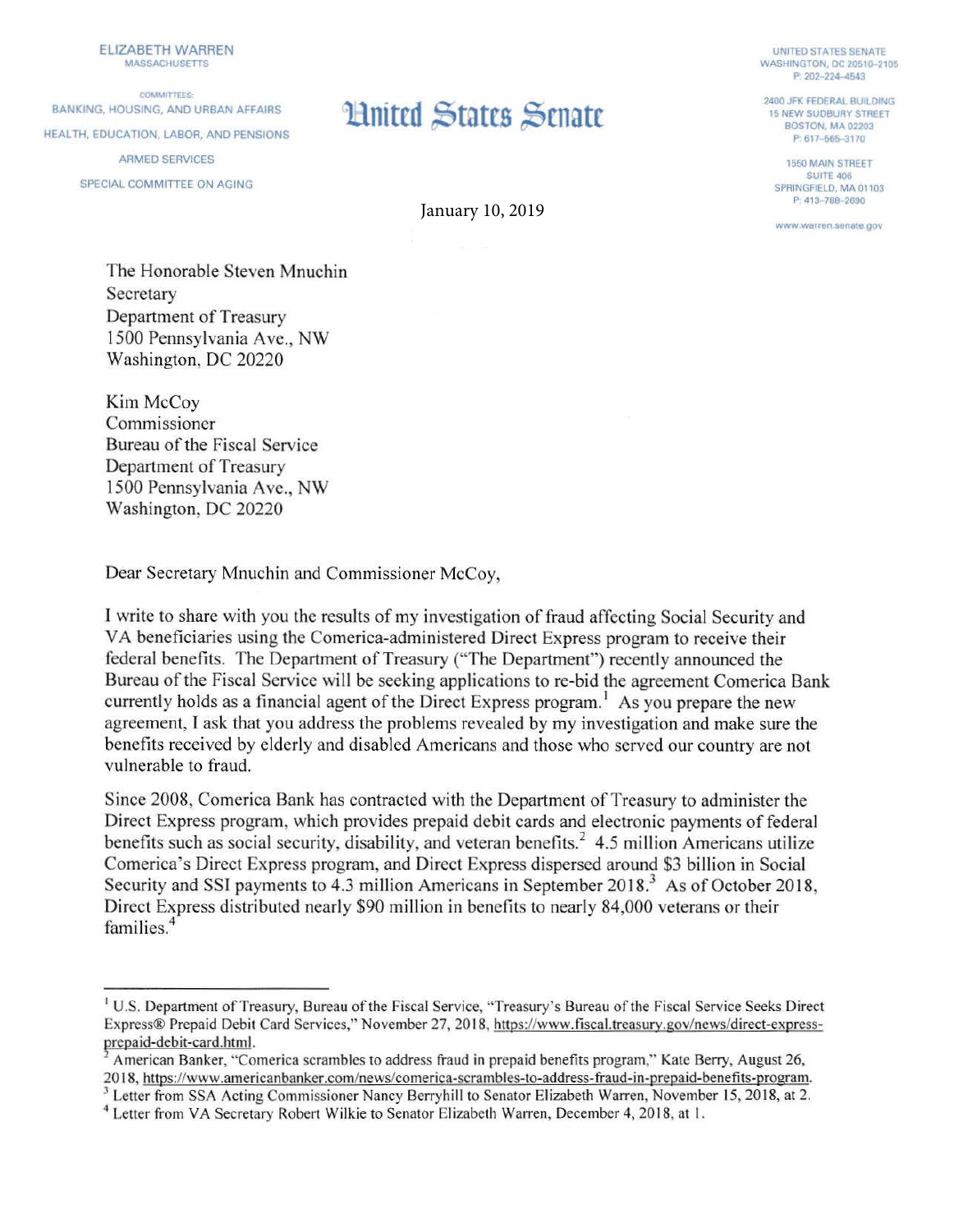I opened this investigation as a result of numerous complaints from my constituents and detailed reports in *American Banker* that revealed allegations of fraud in a feature of the Direct Express program known as the Cardless Benefit Access Service. As part of the investigation, I wrote to Comerica, the Social Security Administration (SSA), and the Department of Veterans Affairs (VA), receiving written responses from all three.<sup>5</sup> In addition, my staff received briefings from Comerica and the Department of the Treasury's Office of Inspector General (OIG).

The Cardless Benefit Access feature, which Comerica originally called "Emergency Cash," was designed to allow Direct Express cardholders who lost or did not have their physical debit card to request and transfer money to a MoneyGram location, often out of state. <sup>6</sup> The feature was introduced to all Direct Express cardholders in August 2017 and proved to be valuable in the aftermath of Hurricanes Harvey and Maria. Direct Express cardholders in affected areas were able to obtain emergency funds from MoneyGram locations operating on generators as a result of the hurricanes, even if ATMs in the area were out of service or if cardholders had left their cards behind to escape the hurricanes and flooding.<sup>7</sup>

Because of concerns about targeted fraud, the feature was suspended in August 2018, and in October 2018, Comerica stated that the Cardless Benefit Access feature "has been suspended" temporarily ... [but] has not been discontinued as it has been a lifeline for many [Direct Express] cardholders."<sup>8</sup>

My investigation revealed the following new information about the explanation for, scope of, and response to the fraud:

• **llundreds of individuals \Vere affected by fraud in the- Direct Express program.**  According to information provided by Comerica, in the one year after the feature was introduced to all Direct Express cardholders in August 2017, there were 480 cases of fraud.<sup>9</sup> The total amount of confirmed fraud is  $$459,998.75$ , an average of nearly  $$1,000$  per affected individual.<sup>10</sup>

'fhe Cardless Benefit Access Service began operating on a full scale in August 2017; there were six cases of fraud in all of 2017, and then the pace of fraud began to increase. There were  $11$  cases in January 2018, 7 in February, 24 in March, 34 in April,  $65$  in May,  $10$  in June, and  $73$  in July. At this point, Comerica was aware of a total of230 fraud cases in a year; however, it is unclear exactly when Comerica began

 $<sup>5</sup>$  Letter from Senator Elizabeth Warren to Chairman and CEO of Comerica Bank Ralph W. Babb, Jr.,October 16,</sup> 2018,

https://www.warren.senate.gov/imo/media/doc/2018.10.16%20Letter%20to%20Comerica%20Bank%20rc%20Direc t%20Express.pdf.

 $6$  Letter from Chairman and CEO of Comerica Bank Ralph W. Babb, Jr. to Senator Elizabeth Warren, October 30, 2018, at 8,<br><sup>7</sup> Letter from Chairman and CEO of Comerica Bank Ralph W. Babb, Jr. to Senator Elizabeth Warren, October 30,

<sup>2018,</sup> at 8.

<sup>&</sup>lt;sup>8</sup> Letter from Chairman and CEO of Comerica Bank Ralph W. Babb, Jr. to Senator Elizabeth Warren, October 30,

<sup>2018,</sup> at 8.<br><sup>9</sup> Letter from Chainnan and CEO of Comerica Bank Ralph W. Babb, Jr. to Senator Elizabeth Warren, October 30,

<sup>2018,</sup> at 8, 16.<br><sup>10</sup> Letter from Chairman and CEO of Comerica Bank Ralph W. Babb, Jr. to Senator Elizabeth Warren, October 30, 2018, at 16.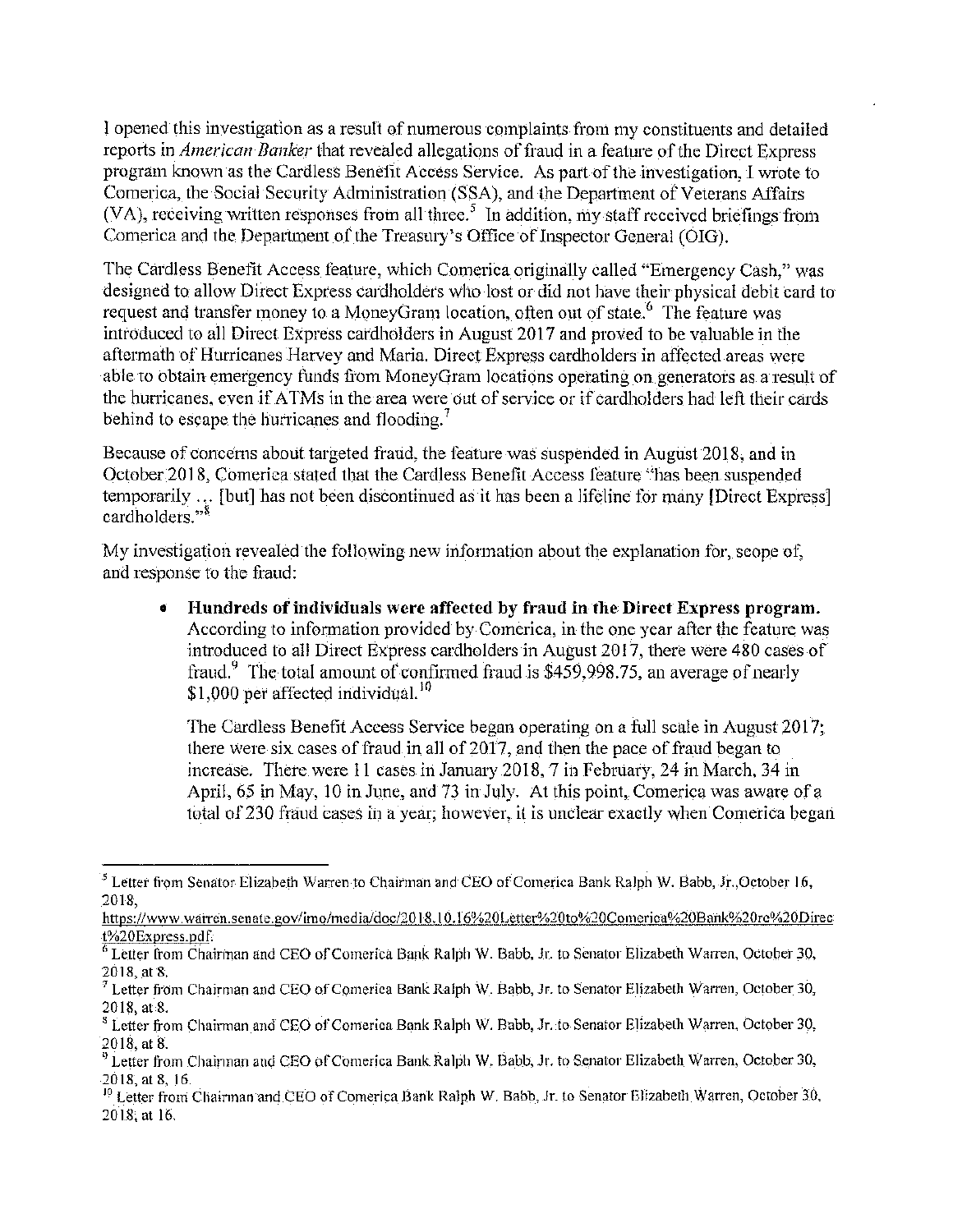to take corrective action and whether those actions were enough. <sup>11</sup> Comerica states "targeted fraud was identified in mid-2018," and in response Comerica trained its customer service representatives to ask for additional verifiers when cardholders used the Cardless Benefit Access feature.<sup>12</sup> But even with targeted fraud on their radar and additional safeguards, fraud cases in the program more than doubled in August  $2018$ with  $244$  fraud cases in that month and 6 more in September 2018. It was only then that program was temporarily suspended by Comerica.<sup>13</sup>

Comerica asserts that the company notified customers when there was suspected fraudulent activity, and that all customers impacted by the fraud schemes have been reimbursed using "a process consistent with industry standards to assist cardholders reporting fraud."<sup>14</sup> This process includes "a team of individuals mak[ing] outbound calls to cardholders during the hours that they may legally place a call" upon discovery of suspected fraudulent activity. <sup>15</sup> If contact is unsuccessful, Comerica may temporarily suspend the Direct Express card and will send a letter to the cardholder directing them to call the nwnber on their Direct Express card, where the cardholder is immediately transferred to the fraud team. When Comerica reaches out to customers when fraudulent activity is flagged, or when customers report fraud directly, cardholders are requested to submit paperwork regarding the questionable transactions either by fax or by mail.<sup>16</sup>

On average, fraud claims in 2017 (between August 2017 and the end of December  $2017$ ) took 40 days to reimburse. Reimbursement was progressively faster in 2018, taking 31 days in January 2018, 38 days in February, 32 days in March, 34 days in April, 30 days in May,  $15$  days in June,  $12$  days in July,  $11$  days in August, and  $5$ days in September.

Comerica maintains that all 480 cardholders affected by the fraud schemes have received full reimbursement, but claims from my constituents and victims continue to raise questions. Victims maintain that Direct Express never contacted them about the fraud,  $^{17}$  there are hundreds of complaints on the Consumer Financial Protection Bureau's Complaint Database and the Better Business Bureau's website alleging

<sup>&</sup>lt;sup>11</sup> Letter from Chairman and CEO of Comerica Bank Ralph W. Babb, Jr. to Senator Elizabeth Warren. October 30, 20!8, at 17.

<sup>&</sup>lt;sup>12</sup> Letter from Chairman and CEO of Comerica Bank Ralph W. Babb, Jr. to Senator Elizabeth Warren, October 30, 2018, at 8.

<sup>&</sup>lt;sup>13</sup> Comerica's response detailed that even though the Cardless Benefit Access Service was temporarily suspended in August 2018, "[t]here were six claims filed in September 2018 that related to fraud that took place in August 2018." Letter from Chairman and CEO of Comerica Bank Ralph W. Babb, Jr. to Senator Elizabeth Warren, October 30, 2018, at 17.

<sup>&</sup>lt;sup>14</sup> Letter from Chairman and CEO of Comerica Bank Ralph W. Babb, Jr. to Senator Elizabeth Warren, October 30, 2018,at19.

<sup>&</sup>lt;sup>15</sup> Letter from Chairman and CEO of Comerica Bank Ralph W. Babb, Jr. to Senator Elizabeth Warren, October 30, 2018, at 19.

<sup>&</sup>lt;sup>16</sup> Letter from Chairman and CEO of Comerica Bank Ralph W. Babb, Jr. to Senator Elizabeth Warren, October 30, 2018,at 19.

<sup>&</sup>lt;sup>17</sup> American Banker, "Comerica scrambles to address fraud in prepaid benefits program," Kate Berry, August 26,

<sup>2018,</sup> https://www.americanbanker.com/news/comerica-scrambles-to-address-fraud-in-prepaid-benefits-program.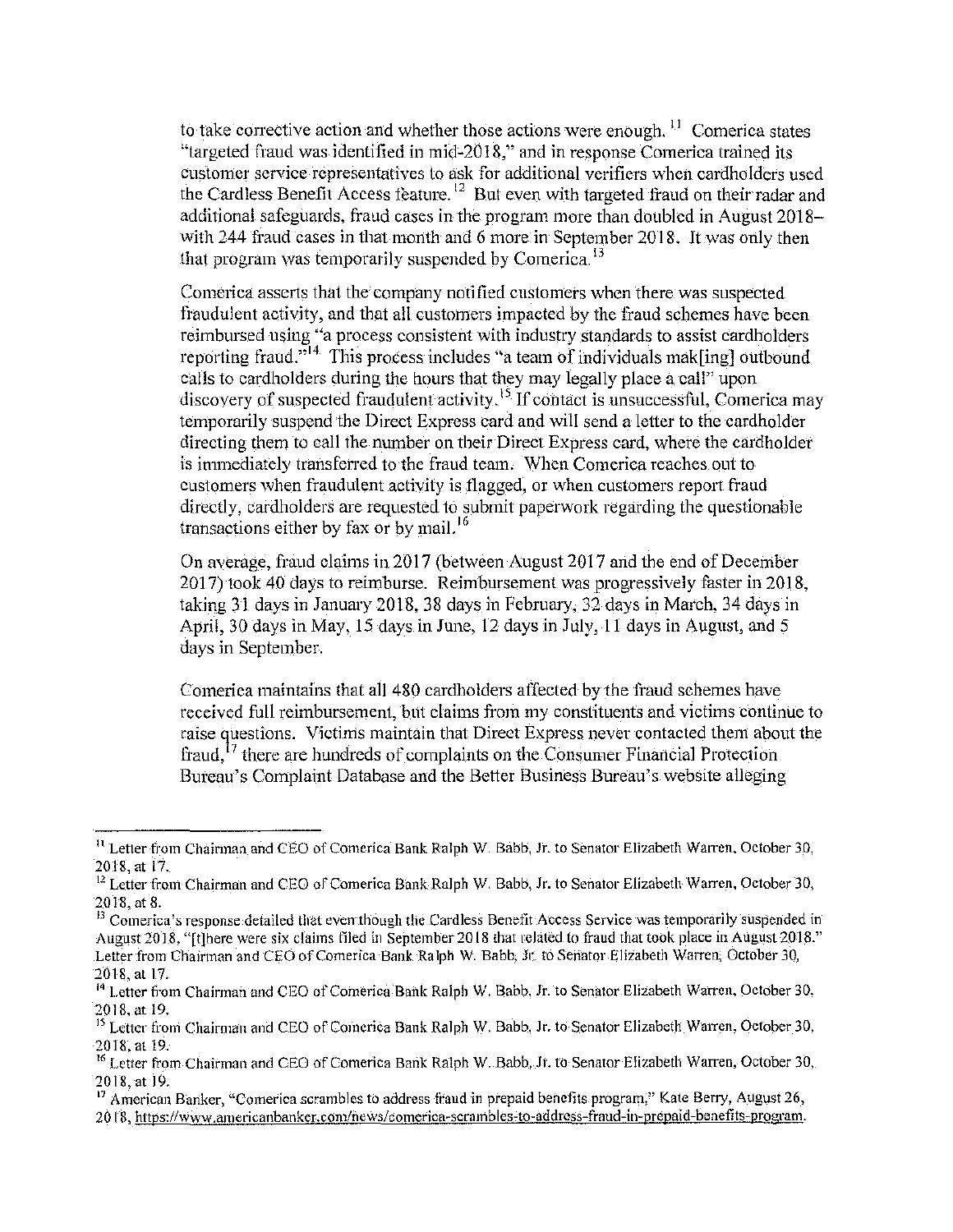unprofessional customer service and difficulties in the fraud reporting and reimbursement process.<sup>18</sup>

It is encouraging that Comerica's reimbursement of fraud victims happened more quickly as the months went by and as the fraud schemes continued, but Direct Express customers rely on their federal benefits often as their sole source of income and do not have other bank accounts. Any disruption in these payments can have devastating effects on these Americans' lives. The fraud detection and reimbursement process in the Direct Express program need to be examined with close scrutiny.

- SSA and VA officials and the public were not adequately informed of fraud affecting their program beneficiaries. In the response to my information request, the VA's response noted that "Until the receipt of [Senator Warren's] inquiry, VA was unaware of any security breaches in the Direct Express card program at Comerica. The U.S Department of Treasury (Treasury) did not inform VA," and it appears that Comerica did not either. Similarly, in the SSA's response, SSA confirms it is "aware of fraudulent activity related to the [Cardless Benefit Access] program. We became aware of this issue in August 2018, when Comerica suspended the program." Comerica also indicated that "there was no reason to release a warning to the public or to publish a notice on our website about the frand.<sup> $19$ </sup> It is unclear whether Comerica notified SSA of the fraudulent activity, whether Treasury alerted either agency of the fraud schemes so the agency could advise their beneficiaries on appropriate actions, or whether there were any notice requirements under the terms of the contract, and if so, if these requirements were followed.
- The fraud was not caused by a Comerica data breach, but card members were vulnerable because their private identifiable information (PII) was stolen from other non-related entities. Our investigation obtained important and previously nonpublic information about how the fraud occurred. According to Comerica, "we have found no evidence of a data breach at Comerica, its service providers, or in any data. management system used to administer the Direct Express program,"<sup>20</sup> and that "Cardholder data was not compromised as a result of a breach at Comerica, Conduent or any of [Comerica's third party] service providers. $^{321}$  Comerica continued, explaining how the fraud occurred and who the company believes was responsible:

 $^{18}$  A search was performed on December 19, 2018 on the Consumer Financial Protection Bureau Consumer Complaint Database search for "Direct Express" filtered by Company Name "Comerica," https://www.consumer finance.gov/data-research/consumer-

complaints/search/?company=Comerica&from=0&has narrative=true&searchField=all&searchText=Direct%20Exp ress&size=25&sort=created date desc; Better Business Bureau, "U.S. Direct Express,"

https://www.bbb.org/us/tx/san-antonio/profile/payment-processing-services/u-s-direct-express-0825-90068910. <sup>19</sup> Letter from Chairman and CEO of Comerica Bank Ralph W. Babb, Jr. to Senator Elizabeth Warren, October 30, 20!8,at21.

<sup>&</sup>lt;sup>20</sup> Letter from Chairman and CEO of Comerica Bank Ralph W. Babb, Jr. to Senator Elizabeth Warren, October 30, 2018, at 1.

<sup>&</sup>lt;sup>21</sup> Letter from Chairman and CEO of Comerica Bank Ralph W. Babb, Jr. to Senator Elizabeth Warren, October 30, 2018,at !7.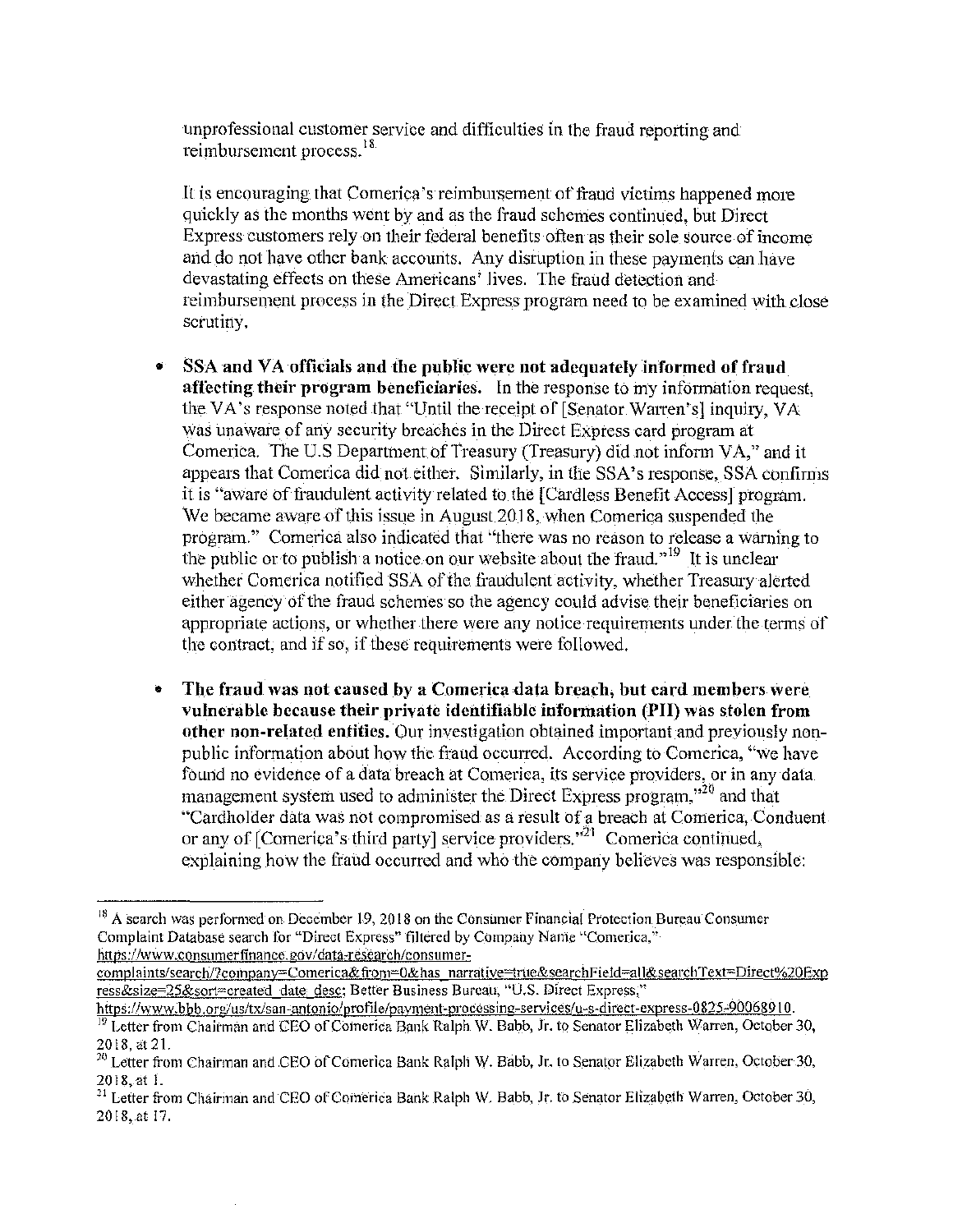The fraudulent activity that took place in the Cardless Benefit Access feature was card fraud, likely the result of one of the many inerchant data breaches that have occurred in recent years. ... The criminals who used our cardholders' Personally Identifiable Information ("PII") obtained that information form a source other than Direct Express. ... [N]umerous industry data breaches have unfortunately provided criminals specific personal information that is used to perpetrate fraud.  $\ldots$  The criminals involved with the Cardless Benefit Access fraud are unknown third parties and the investigation process for financial crimes is underway.<sup>22</sup>

This important finding reveals that Comerica was not the victim of a cybersecurity breach; however, it also reveals that the systems set up to prevent fraud under the Cardless Benefit Access program were not robust enough to prevent fraud when criminals obtained PII from other sources. While no program is entirely fraud-proof, it is possible that a better designed program could, and would in the future, reduce the risks of this type of fraud.

• There are multiple ongoing investigations of the Direct Express fraud schemes and of other aspects of the Direct Express program. I have previously questioned the Direct Express bidding process when Comerica was re-awarded their contract in 2014, due to allegations of fraudulently stolen benefits and the general lack of transparency in the Direct Express program, $^{23}$  And there are several ongoing government and internal investigations into the fraud schemes by Comerica itself, FinCEN, and the Treasury's Office of Inspector General (OIG) regarding the cause and perpetrators of the fraud schemes, in addition to the implementation of the Direct Express program and contract.<sup>24</sup> The recent fraud schemes and security concerns yet again raise questions regarding the management of the Direct Express program and the sufficiency of the terms of the contract with Bureau of the Fiscal Service.

While Direct Express's ability to provide cardholders an immediate emergency transfer of funds is beneficial, it is clear that there continues to be problems with implementation of this program that require close scrutiny. I ask that, as you 1novc forward with the re-bidding of the Direct Express fiscal agreement for 2020, you take into consideration the findings of my investigation and act to address its findings. To the extent there are additional ongoing investigations by the Treasury OIG, FinCEN or others, you should take the findings of these investigations into account when writing the new agreement and selecting a fiscal agent to run the program.

Key issues identified by my investigation that must be addressed include:

<sup>&</sup>lt;sup>22</sup> Letter from Chairman and CEO of Comerica Bank Ralph W. Babb, Jr. to Senator Elizabeth Warren, October 30. 2018, at J, 9. 10, 21.

<sup>&</sup>lt;sup>23</sup> Letter from Senator Elizabeth Warren, Senator Bill Nelson, and Senator Susan Collins to Secretary of the Treasury Jacob J. Lew, December 9, 2014, https://www.documentcloud.org/documents/ 1937042-nelson-to-lew-120914.html; Letter from Senator Orrin Hatch to Secretary of the Treasury Jacob J. Lew, January 22, 2015, https://www.documentcloud.org/documents/1937051-hatch-to-lew-012215.html.

<sup>&</sup>lt;sup>24</sup> Letter from Chairman and CEO of Comerica Bank Ralph W. Babb, Jr. to Senator Elizabeth Warren, October 30, 2018, at 13, 18, 20.